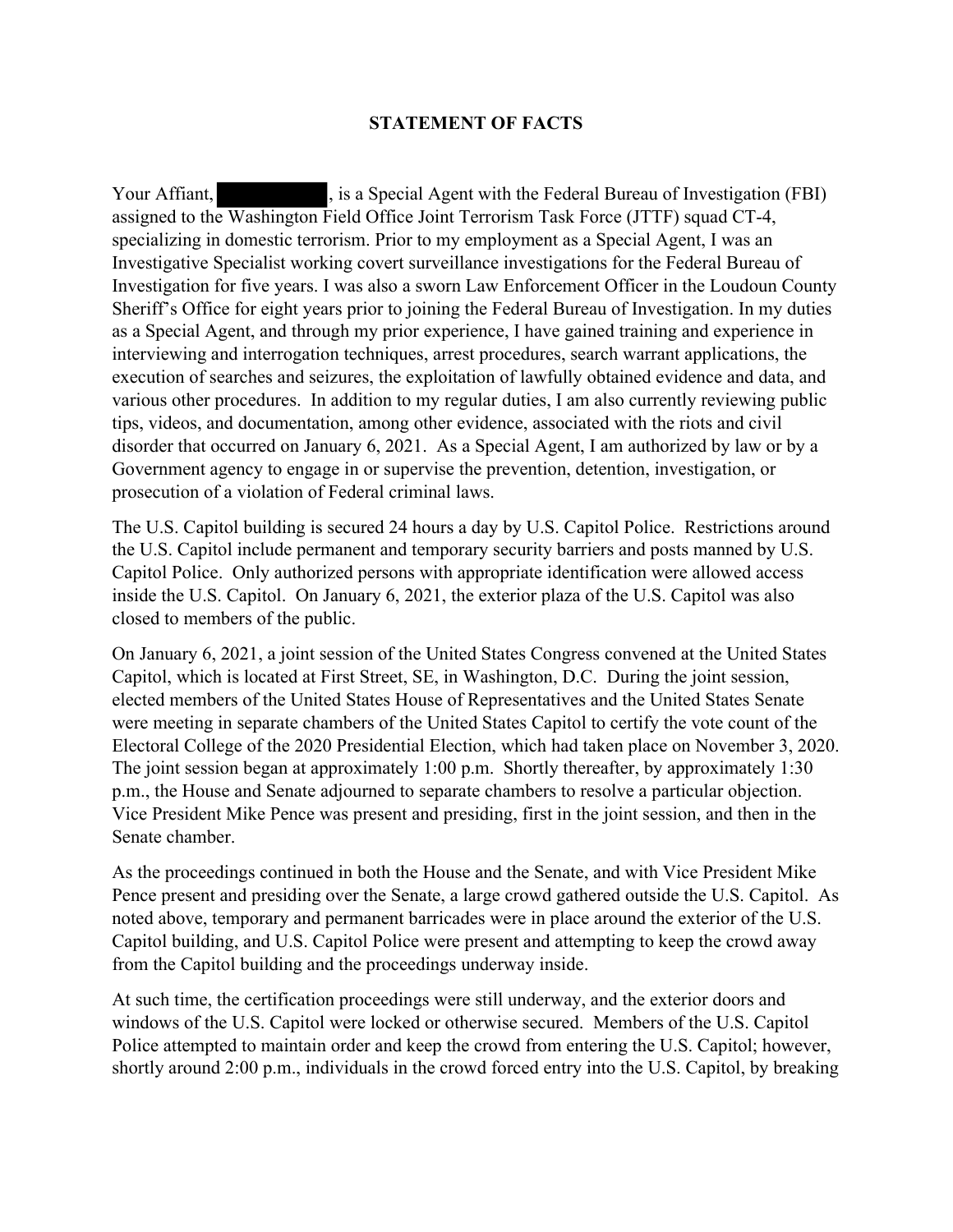windows, and assaulting members of the U.S. Capitol Police; as others in the crowd encouraged and assisted those acts.

Shortly thereafter, at approximately 2:20 p.m. members of the United States House of Representatives and United States Senate, including the President of the Senate, Vice President Mike Pence, were instructed to—and did—evacuate the chambers. Accordingly, the joint session of the United States Congress was effectively suspended until shortly after 8:00 p.m. Vice President Pence remained in the United States Capitol from the time he was evacuated from the Senate Chamber until the sessions resumed.

During national news coverage of the aforementioned events, video footage which appeared to be captured on mobile devices of persons present on the scene depicted evidence of violations of local and federal law, including scores of individuals inside the U.S. Capitol building without authority to be there.

Since January 6, 2021, the FBI has been investigating and identifying those who were inside of the Capitol without authority and disrupted the proceedings. During that investigation, Dr. David WALLS-KAUFMAN (WALLS-KAUFMAN) of Washington, D.C. was identified as one of the individuals illegally inside the Capitol Building. WALLS-KAUFMAN was initially identified after he was named in a civil lawsuit regarding actions committed during the events of January 6, 2021. This identification of WALLS-KAUFMAN utilized to name him in the civil lawsuit was initially provided by online, open source, civilian investigators who run a website called "Sedition Hunters", located at https://seditionhunters.org.

After the civil lawsuit was served on WALLS-KAUFMAN, the included information and lawsuit were provided to the Federal Bureau of Investigation from the Metropolitan Police Department via email. Provided within the lawsuit were several screen captures from open-source media files that depict WALLS-KAUFMAN inside the Capitol Building and engaged in a scuffle with Law Enforcement Officers. The first screen capture is from the provided lawsuit documentation, taken from open-source video, and shows WALLS-KAUFMAN, wearing a red, white, and black motorcycle style jacket with the brand name Teknic written on the shoulders.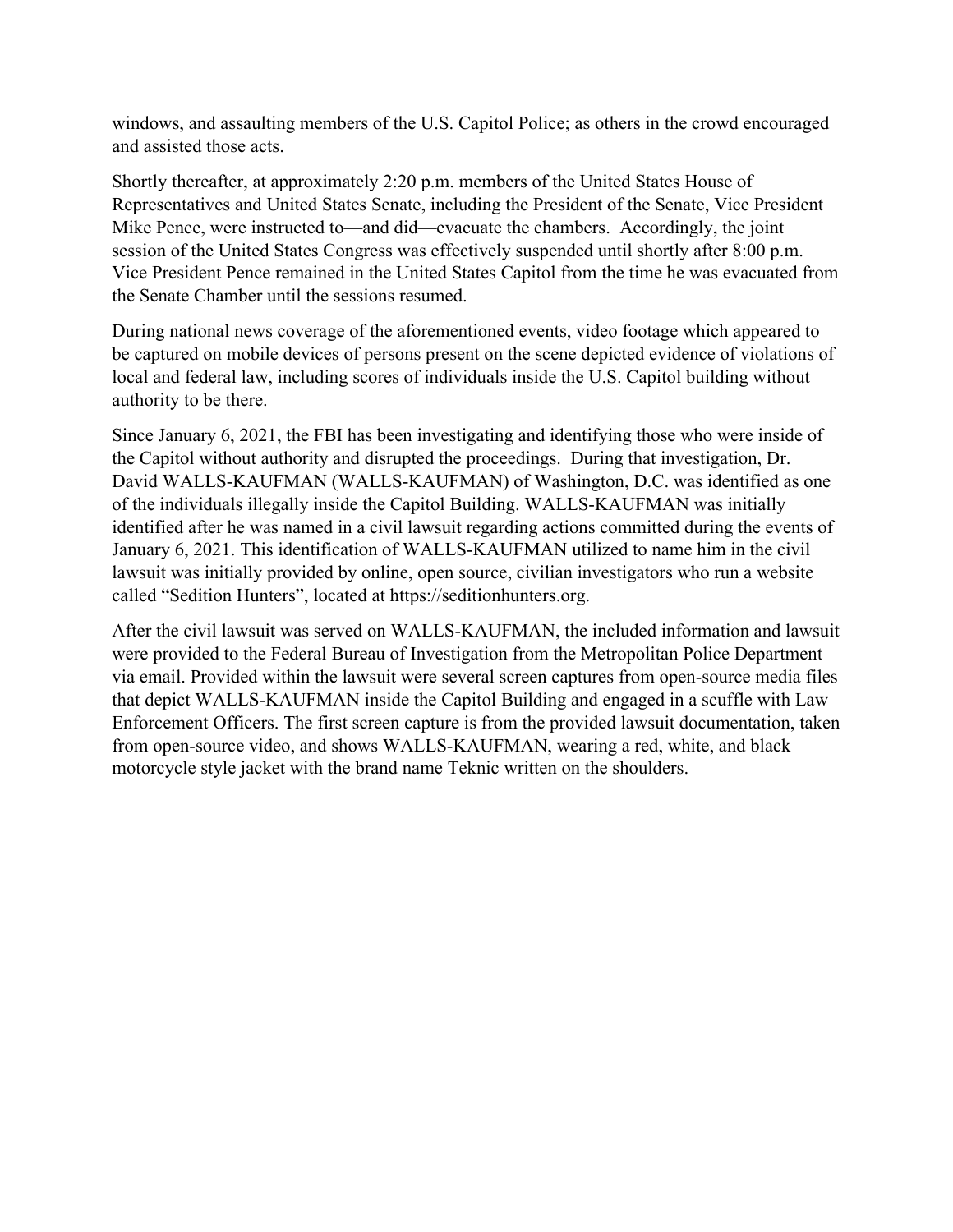

The second screen capture (below) is also taken from the lawsuit and shows WALLS-KAUFMAN wearing the same jacket in a YouTube.com video interview, discussing his work in the Chiropractic field. This video was viewed by your Affiant, however it was subsequently deleted from YouTube.com before your Affiant was able to preserve the video as evidence. A search warrant was served on YouTube.com in an attempt to recover the above mentioned video, but was unsuccessful in recovering the video.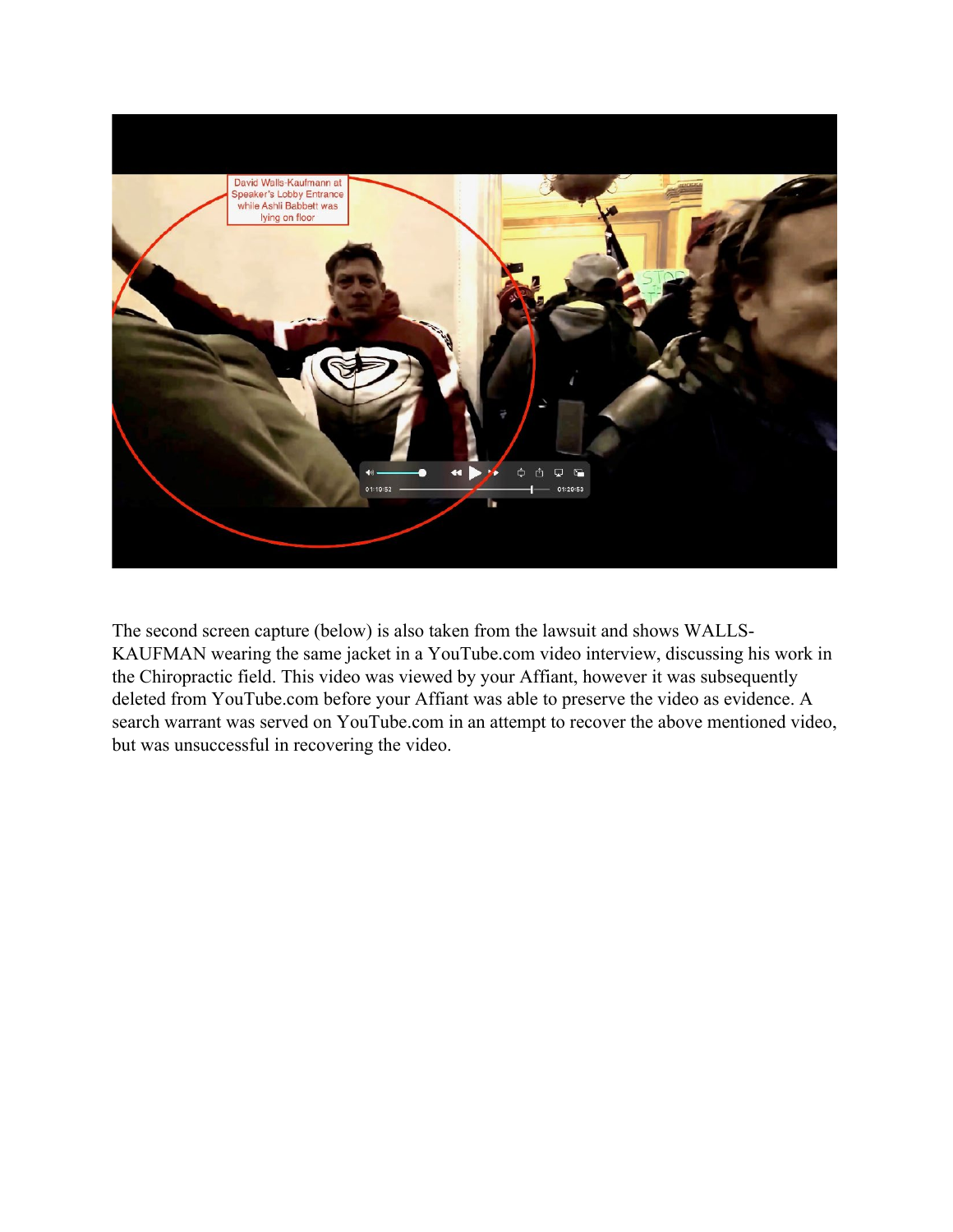

In response to this tip, your Affiant reviewed WALLS-KAUFMAN's driver's license photo, and confirmed the screenshots included in the lawsuit contained similarities in appearance and appeared to be the same person.

Your affiant reviewed several U.S. Capitol security videos, and Metropolitan Police Department body worn cameras, and open-source tip videos, that captured video footage of WALLS-KAUFMAN within the U.S. Capitol on January 6, 2021. The videos show that WALLS-KAUFMAN entered through a doorway near the USCS Rotunda Interior Door, joined in large groups, chanted when he was inside, and wandered through the U.S. Capitol hallways, including the Rotunda, Statuary Hall, East Stairs and Upper House door area before being forced to exit.

Below are several images from this security video and body worn cameras, with WALLS-KAUFMAN circled: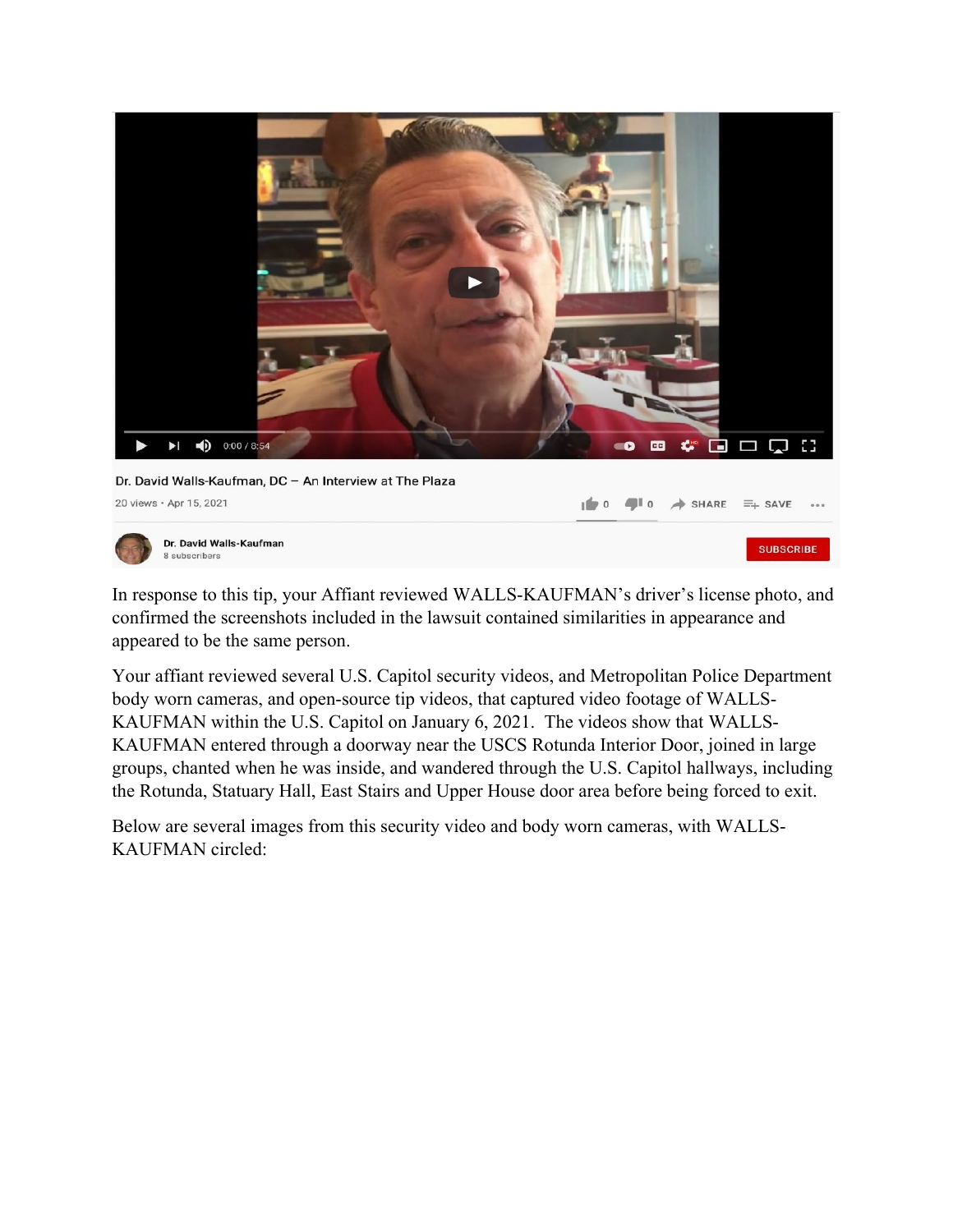

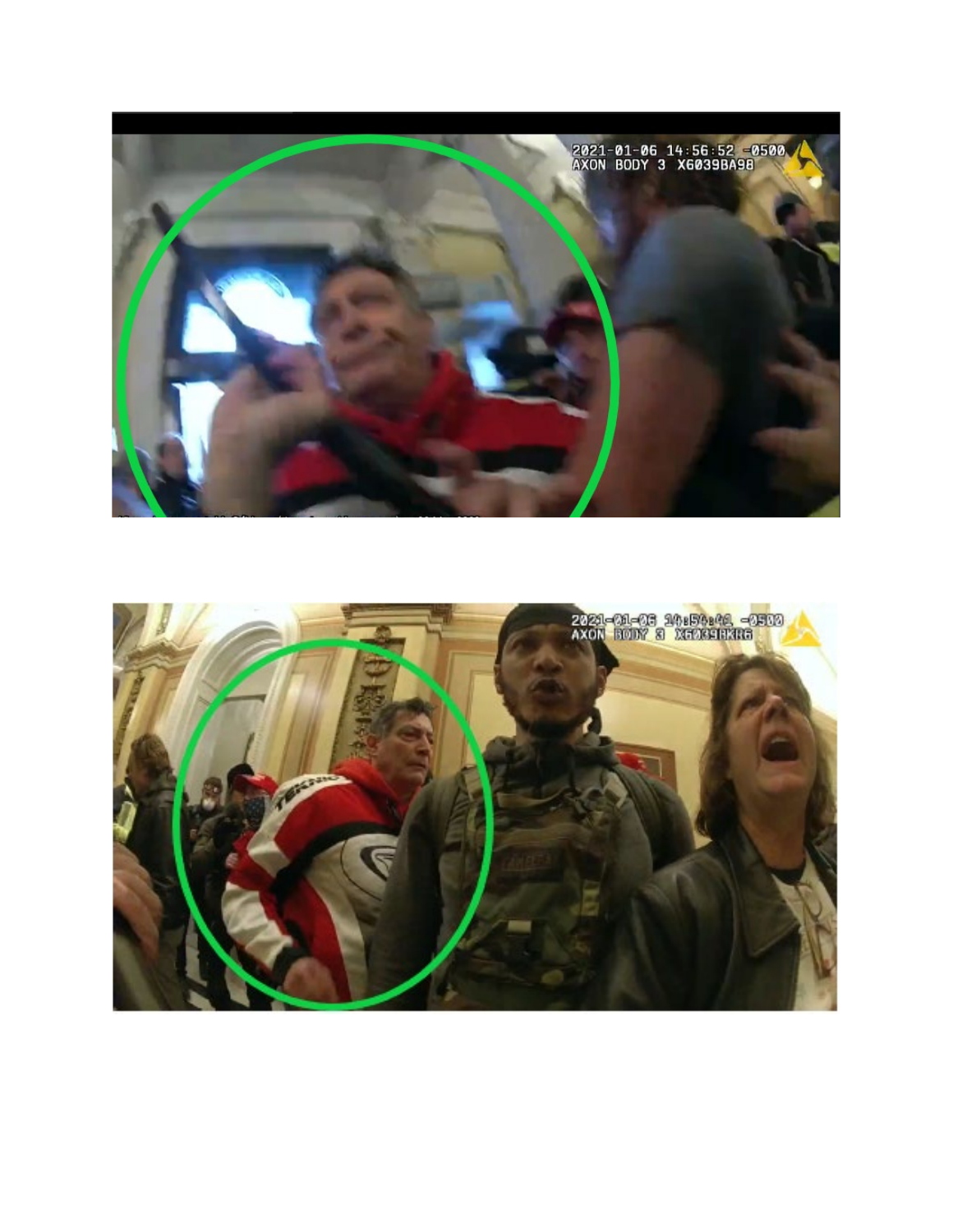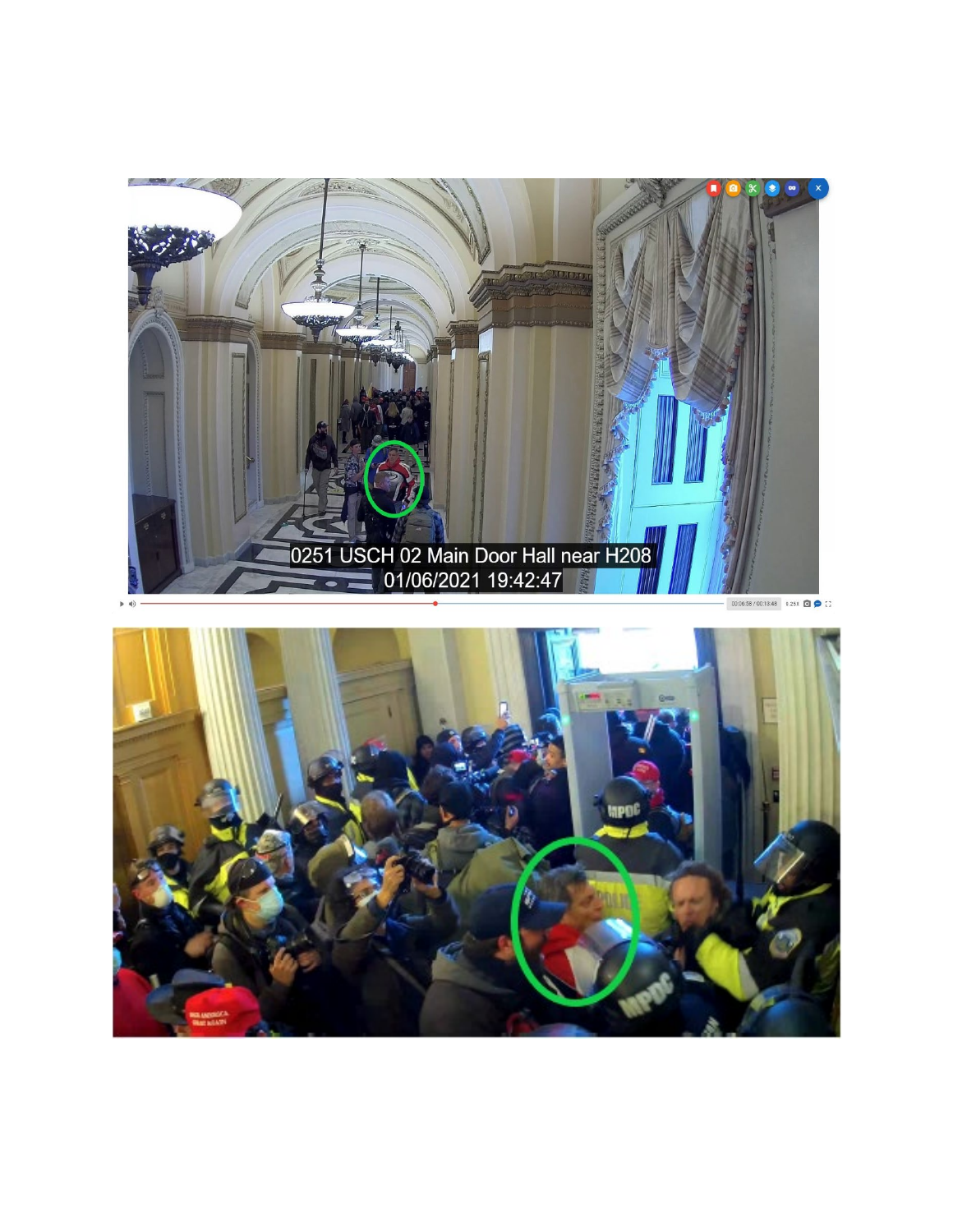

Through Law enforcement database checks, a telephone number of 202- was identified as actively belonging to WALLS-KAUFMAN. AT&T later confirmed the subscriber information as belonging to WALLS-KAUFMAN since 2010 and was currently active as of November 2021. Directly after the U.S. Capitol Riot, a geofence search warrant was signed and served on all internal cell sites within the U.S. Capitol building. This search warrant captured all the identifying information to all devices that accessed the internal cell site towers within the U.S. Capitol building on January 6, 2021. Upon searching this data, 202- appeared as a positive result, showing its active locations inside the U.S. Capitol building on January 6, 2021. This data was utilized to identify potential areas where WALLS-KAUFMAN was inside the U.S. Capitol building on January 6, 2021 and those locations were corroborated, and confirmed, by your Affiant reviewing Capitol Building Security footage in those areas. Through this video review, WALLS-KAUFMAN was positively identified on approximately nine different U.S. Capitol security cameras, and approximately twenty Metropolitan Police Department body worn cameras on January 6, 2021.

To further the positive identification of WALLS-KAUFMAN, physical surveillance of WALLS-KAUFMAN was conducted on October 19, 2021. Still photographs of WALLS-KAUFMAN, taken by your Affiant on that surveillance, are provided below: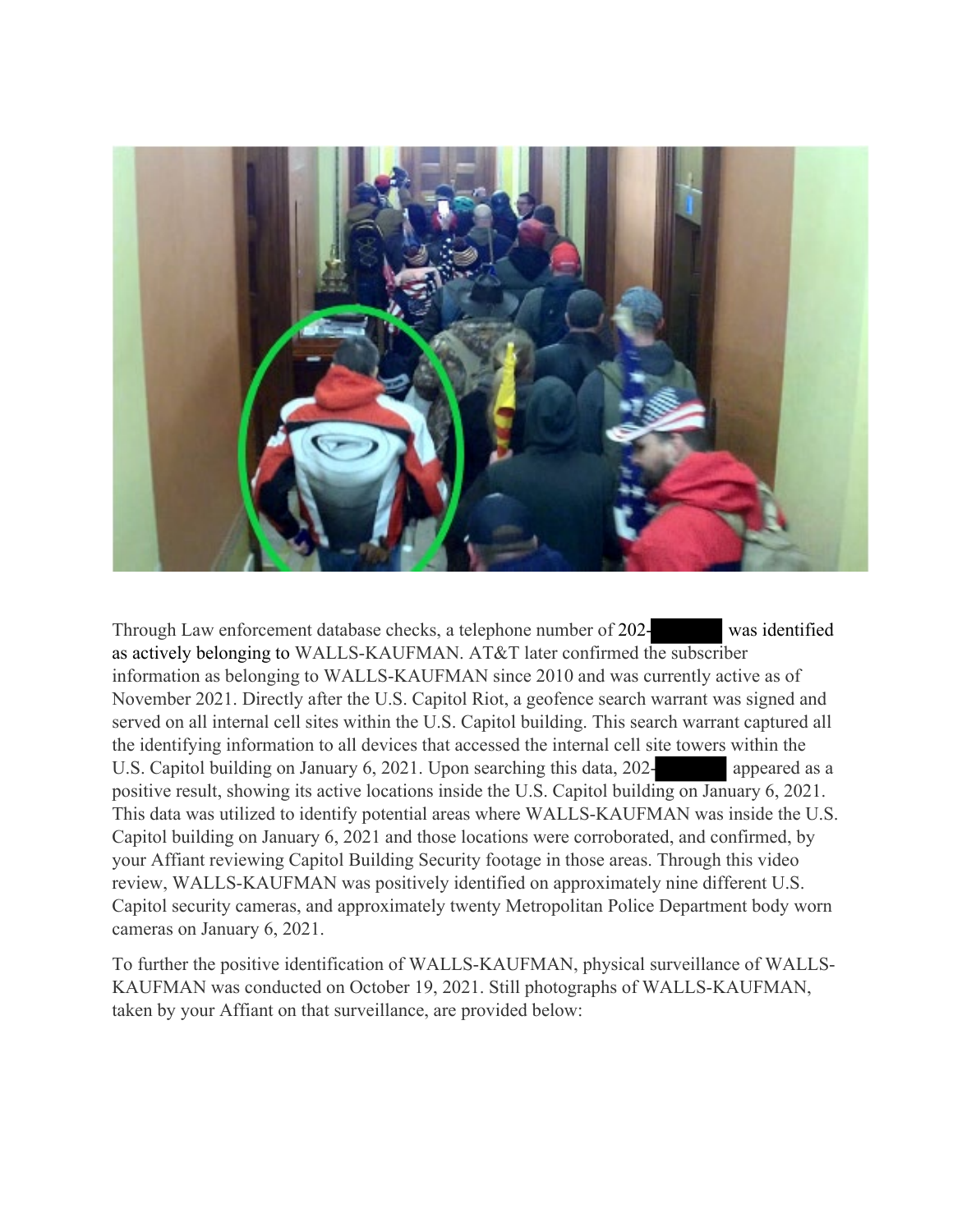

Based upon your Affiant's comparison of the driver's license photo for WALLS-KAUFMAN, to the U.S. Capitol security video and body worn camera footage, and personal observations, your Affiant is confident that WALLS-KAUFMAN entered through the Rotunda Interior door and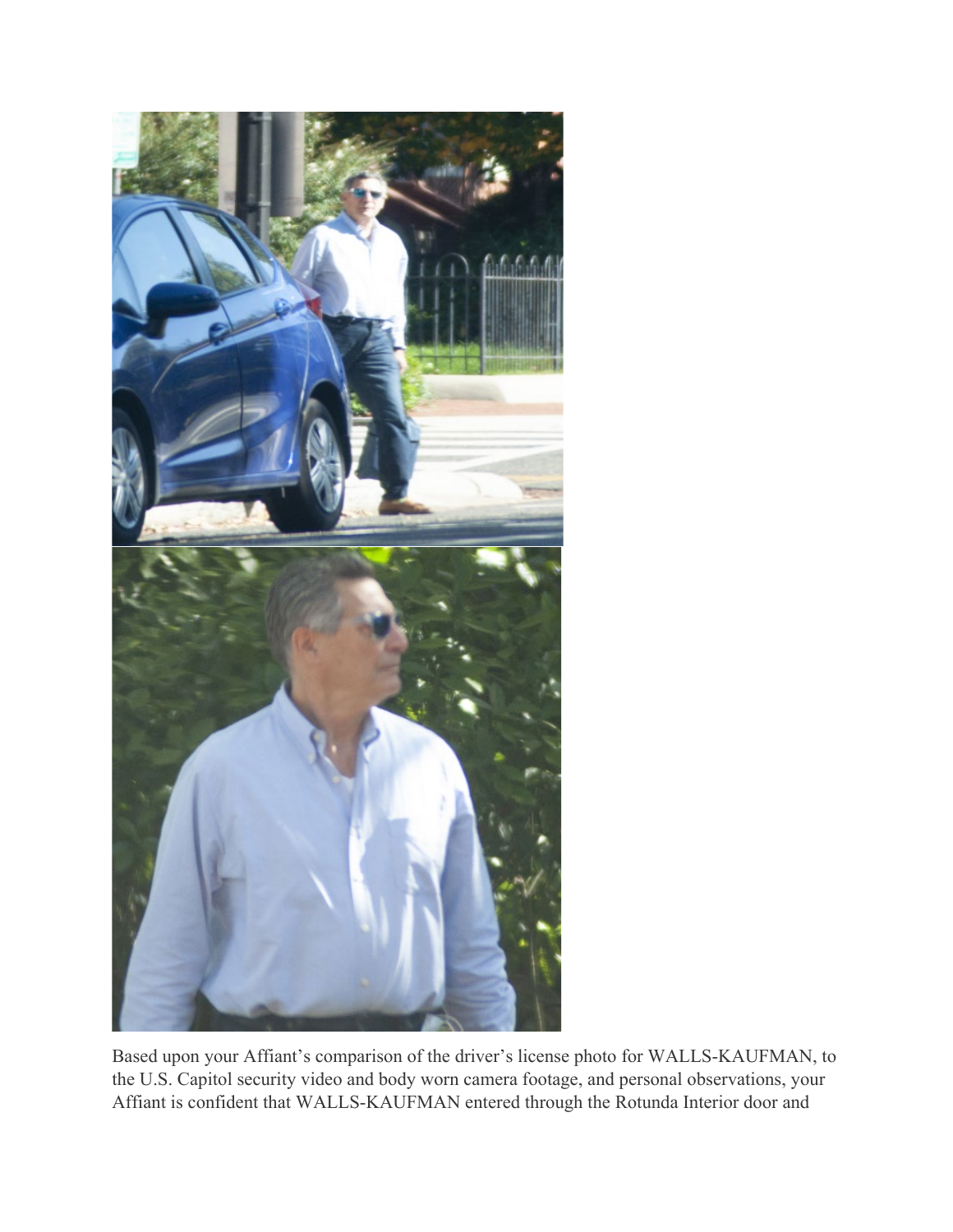joined the riot inside the U.S. Capitol building on January 6, 2021. His face on the driver's license appears to be the same person as the person identified on the Capitol Security videos, MPD body worn cameras and physical surveillance photos included herein.

Based on the foregoing, your Affiant submits there is probable cause to believe that WALLS-KAUFMAN violated 18 U.S.C. §§ 1752(a)(1) and (2), which makes it a crime to (1) knowingly enter or remain in any restricted building or grounds without lawful authority to do; and (2) knowingly, and with intent to impede or disrupt the orderly conduct of Government business or official functions, engage in disorderly or disruptive conduct in, or within such proximity to, any restricted building or grounds when, or so that, such conduct, in fact, impedes or disrupts the orderly conduct of Government business or official functions. For purposes of Section 1752 of Title 18, a "restricted building" includes a posted, cordoned off, or otherwise restricted area of a building or grounds where the President or other person protected by the Secret Service, including the Vice President, is or will be temporarily visiting; or any building or grounds so restricted in conjunction with an event designated as a special event of national significance.